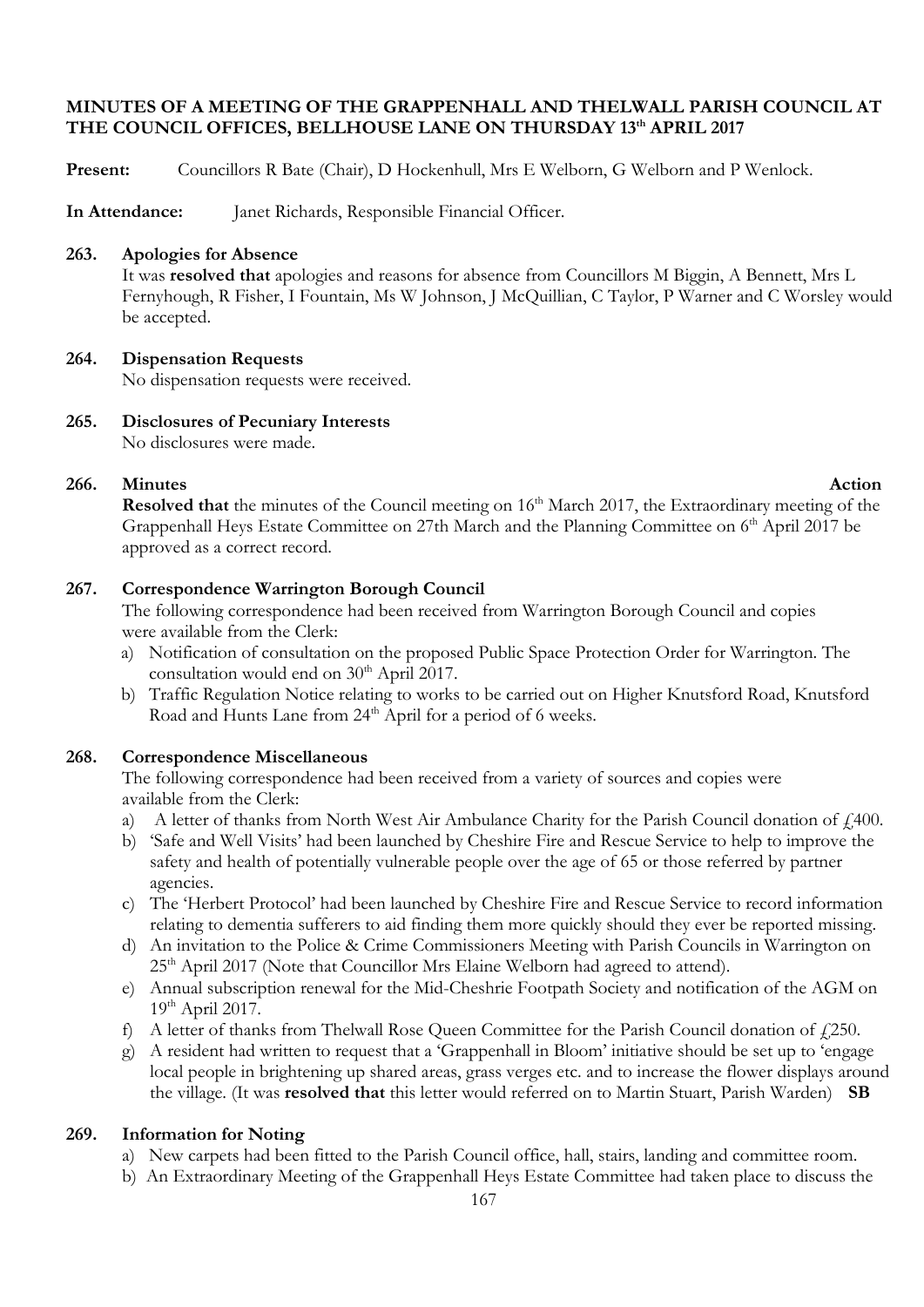proposals put forward by Arnold Stansby & Co, to increase the income from the investment fund. An increase of  $f14,000$  per year would result from the changes made to the investment. Minutes of the meeting had been emailed to all Councillors.

- c) Councillor J McQuillian would be attending the CHaLC Powers, Duties and Precept training course on  $24<sup>th</sup>$  April.
- d) A letter from the Parish Council, also signed by the Head Teacher of Thelwall Junior School, had been sent to Network Warrington regarding concerns over the route of the No. 6 bus along All Saints Drive.
- e) The 'No Dogs Allowed' signs had been repeatedly removed, by visitors, from the fences around the children's play areas at Diamond Park and Jubilee Park, and it had been reported that dog owners had been taking dogs into the fenced play area. Following a recent incident, which had been reported to PCSO's, the Clerk would order more robust and permanent signs as soon as possible.
- f) The Clerk would be attending the first day of a 4 day course relating to the CiLCA Qualification on  $20<sup>th</sup>$ April at Deeside.

#### **270. Updated Standing Orders**

This item would be deferred until the May/June 2017 Parish Council meeting. **SB**

#### **271. Introduction of Charges for the WBC Transit Tipper Van**

The RFO outlined the charges that would be introduced for the Transit Tipper Van from April 2017, that the Parish Warden, Martin Stuart, borrowed from WBC on a Monday and Friday (half a day each). The cost would be £11.06 for half a day. **Resolved that** these charges are accepted.

#### **272. HCA Development Proposals at Grappenhall Heys**

Councillor R Bate outlined the current situation with regards to the HCA proposals at Grappenhall Heys. Of particular concern to the Parish Council and residents were traffic and road issues since the Howshoots Link would not form part of the proposal.

#### **273. Mobile Telephones for Staff**

This item would be deferred until the May Parish Council meeting. **SB**

#### **274. Stockton Heath Library**

Stockton Heath Parish Council had requested involvement and support from Grappenhall & Thelwall Parish Council in relation to how the library service would continue to operate within new budgetary constraints. It was **resolved that** Councillor G Welborn would attend the next meeting to represent Grappenhall & Thelwall Parish Council.

#### **275. New Websites**

The Clerk had requested quotes from three local companies to upgrade the Parish Council and Walled Garden websites. Two quotes had been received, and Daniel Pala from Liberonet had offered to attend the meeting to talk through his proposals. Daniel gave a very thorough and useful presentation, and it was **resolved that** we would work with Daniel, in principle, but exact requirements would need to be discussed in-house amongst Parish Council staff and Councillors. Councillor R Bate agreed to work with the Clerk on this matter and involve Councillors and staff. **SB**

#### **276. Requests for Financial Assistance**

a) F.UN Families United requested financial assistance towards their Kidz on the Move project. It was **resolved that** a grant of £250 would be made and also information would be requested on how children from Grappenhall and Thelwall utilise their services.

b) Playability had requested financial assistance to provide support to children with severe learning disabilities and other complex needs. It was **resolved that** a grant of  $\ell$ , 250 would be awarded.